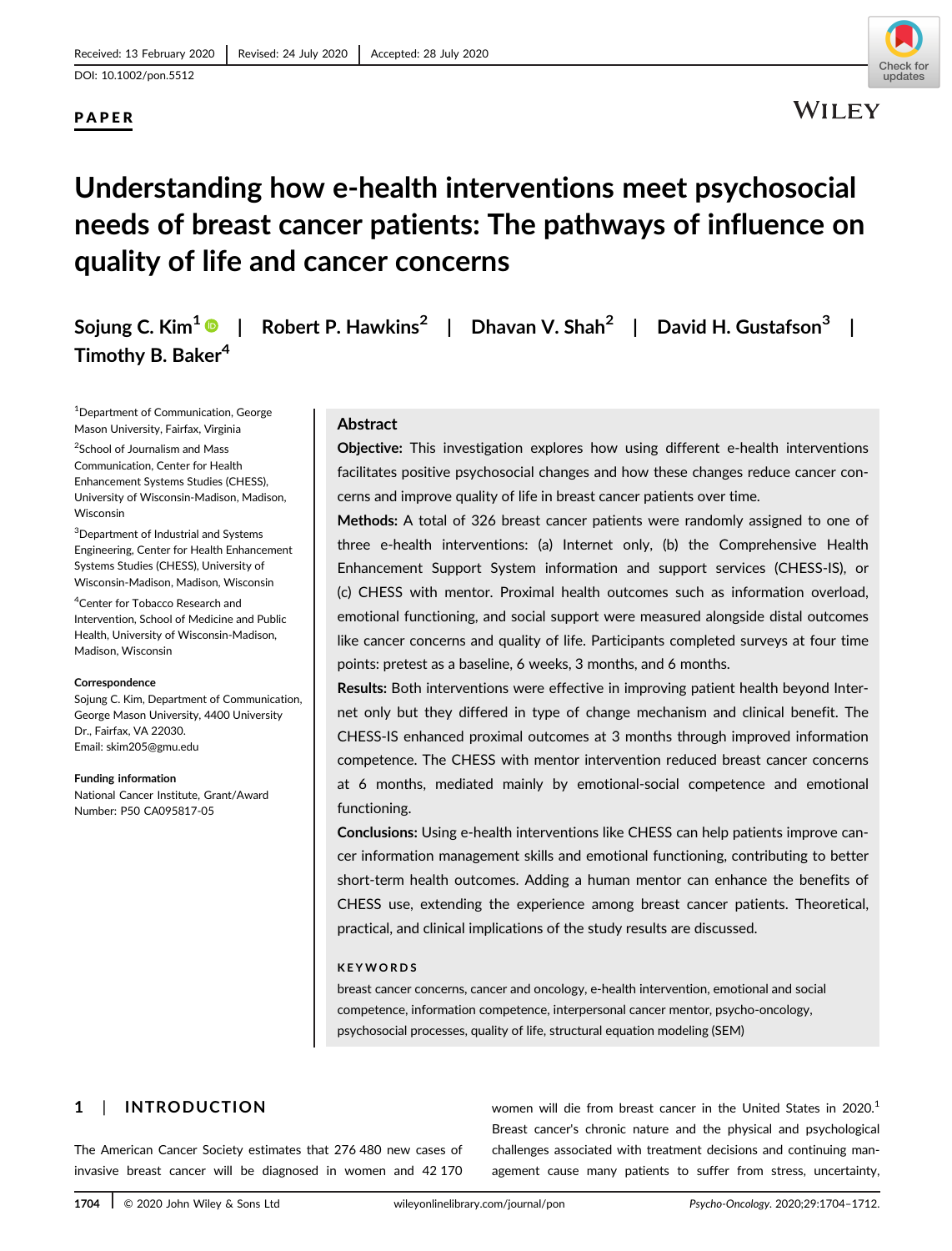information overload, social isolation, depression, anxiety, physical pain, and discomfort.<sup>2,3</sup> Breast cancer diagnosis, treatment, and management can significantly increase cancer-related concerns and damage patient quality of life.

E-health interventions offer targeted health information and support, increase patient engagement, and improve health outcomes in patients with chronic diseases, including cancer.<sup>4-10</sup> These e-health services compliment resources provided by medical professionals and can satisfy unmet patient needs. $11-16$  Previous research found that ehealth interventions like the Comprehensive Health Enhancement Support System (CHESS) improved healthcare competence and future information seeking intentions in breast cancer patients after 2 months, and enhanced information competence and social support perception after five months.14 Further, Hawkins and colleagues compared the effectiveness of three e-health interventions.<sup>17</sup> and found that the CHESS e-health with mentor intervention (ie, an NCI-trained cancer mentor) was associated with the highest perceived interactivity and social presence among breast cancer patients, followed by ehealth only and Internet only, respectively.<sup>16</sup> The study also found that CHESS improved information competence and emotional processing among breast cancer patients. After CHESS with mentor intervention use, several dimensions of quality of life were even more positively affected for breast cancer patients who were depressed.<sup>5</sup> These results are consistent with a large body of literature on health coaching and its beneficial effects on chronically ill patients' physiological, psychological, social, and behavioral aspects of life.<sup>18</sup>

Perceived competence can further influence health behavior both directly and indirectly via proximal and distal intentions, outcome expectations, and perceived facilitators and challenges over the illness trajectory.19,20,21 Previous studies have mainly focused on examining cognitive dimensions of competence, leaving other aspects (eg, emotional, social) thereof underrepresented in the literature. Each competence, however, is related to different aspects of human life and produces different outcomes in different contexts. For example, higher perceived information competence was positively related to patient engagement with online social support services.<sup>22</sup> High levels of emotional-social competence also contributed to improvements in physical, psychological, and social well-being.21,23-26

While e-health interventions have generated various health benefits among breast cancer patients, few studies have examined the mechanisms by which cancer patients achieve these benefits. Pingree and her colleagues stressed the value of theory and recommended theory-based mediational analyses that recognize both distal goal and proximate outcomes through which effects may work: they argued that it helps to understand "why treatments work, or do not work better, and also points us in new directions for enhancing treatments (p. 103)."<sup>27</sup>

This study, therefore, examines three different e-health interventions with varying interactivity and interpersonal presence to determine whether and through what underlying psychosocial pathways such interventions help breast cancer patients with illness management and treatment over time. We expect the greatest health benefits with an e-health intervention combined with human mentoring, followed by e-health intervention alone, and the least benefit from unguided access to the Internet. $16,17$  We also explore the role of information and emotional-social competence to delineate the relationship between e-health intervention use and patient health outcomes.22,25,26 Additionally, distinguishing between proximal and final health outcomes will give us a much better understanding of intervention efficacy. In other words, this study empirically tests a conceptual model that expects perceived information and emotional-social competences to mediate e-health intervention effects on information overload, emotional functioning, and social support, and then quality of life and cancer concerns.

# 2 | METHODS

# 2.1 | Study design and participants

A total of 661 women either diagnosed with breast cancer within the last 2 months or with recurrence at the time of the study were recruited for participation in two experiments involving a total of six conditions, two shared between the experiments. Inclusion criteria were that patients were over 17 years old, not homeless, and able to read and speak English at a sixth-grade level or higher. Among them, 326 women were randomized to one of the three conditions relevant to the research questions of this study<sup>1</sup>: Internet only as control  $(n = 112)$ , CHESS information and support services (CHESS-IS)  $(n = 109)$ , and CHESS with mentor  $(n = 105)$ . The study was approved by the Institutional Review Boards (IRB approval number: 2003-192; 2003-193). See the CONSORT diagram for details about recruitment and study participation Figure S1.

# 2.2 | Recruitment procedures

Study participant recruitment was conducted at three hospitals or cancer centers in Wisconsin, Texas, and Connecticut. Researchers at all sites approached potentially eligible patients to ask if they would be interested in learning more about the study. Researchers reviewed the informed consent, HIPAA information, and information about the nature of the interventions in detail and answered questions from potential participants. Written consent and complete patient contact and computer access information were collected from acquiescing patients, and baseline study questionnaires were provided to them.<sup>28</sup>

Once the informed consent and baseline survey were completed, participants were randomly assigned to one of the three interventions and asked about their computer and Internet needs. Computers and Internet access were provided to patients who did not have them. Participants completed a 30-minute training on how to use the intervention to which they were assigned. For Internet only, they learned how to search for and navigate relevant information online. For the other two e-health interventions, training was focused on how to use CHESS services in addition to providing a user guide and CHESS browser.12,14,15,16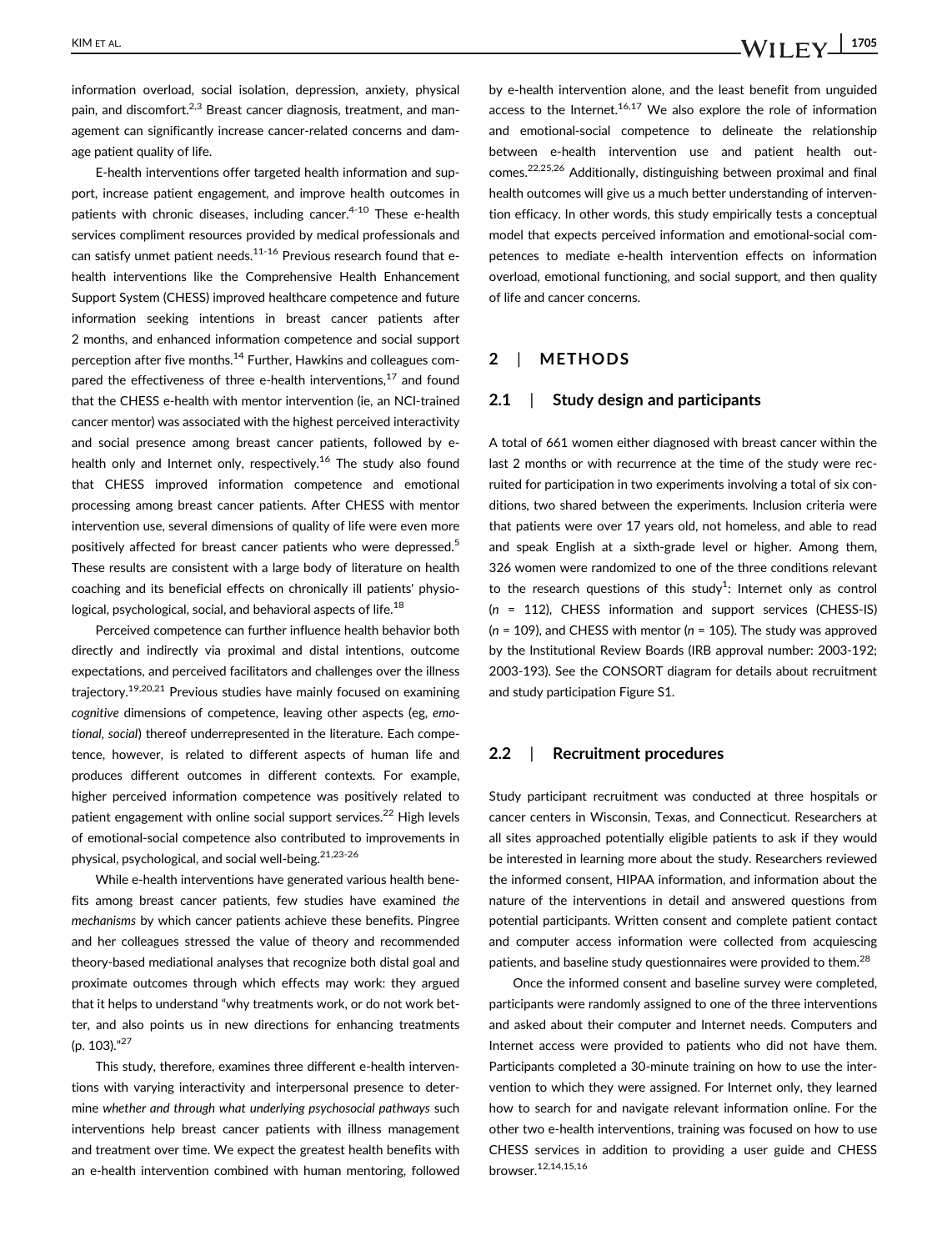# 2.3 | E-health intervention type

## 2.3.1 | Internet only

Patients assigned to this condition were offered Internet access only. A list of well-known breast cancer websites was provided, but the information was not interactive, interpersonal, or customized. This resembled what most cancer patients might find when they searched for information and emotional support online on their own.

# 2.3.2 | CHESS-IS

The e-health CHESS-IS intervention offered interactive information and communication services to breast cancer patients. The information services included features such as "Questions & Answers" and "Resource Guide," while communication services included asynchronous bulletin boards "Discussion Group" and "Ask an Expert." This intervention enabled patients to exercise greater control over what services to use, when, and how to use them. The system also regularly prompted patients to report cancer concerns and treatment changes to allow for more individualized information. $11-15$ 

#### 2.3.3 | CHESS with mentor

To maximize synergistic effects between the e-health intervention use and expert help and offer individualized support, CHESS use was integrated with a personal cancer mentor. $17,28$  In addition to CHESS, patients received guidance and interpersonal support from a trained NCI Cancer Information Specialist mentor. The mentor was familiar with CHESS services and provided advice on the system per patient needs. A total of 10 calls were made to each patient during the 6-month intervention period, with conversations lasting from 5 minutes to an hour and averaging 15 minutes. Archived conversation records helped the mentor reflect on past discussions and offer tailored services to each patient.

#### 2.4 | Key measures

Psychosocial variables were selected for their centrality and impact on cancer patients' overall health and represented cognitive, emotional, social, and multi-dimensional aspects of quality of life in breast cancer patients. The reliability and validity of these items have been empirically tested and confirmed in the health communication field. $29,30$ Individual questions for all key measures, along with scale range and reliability information, are presented in Table S1.

Information competence was measured with five questions. These questions assessed patients' perceived ability to obtain and use the health information they needed.<sup>28</sup> These items were combined to create an index for perceived information competence (pretest: M = 2.84, SD = 0.71; 6-week: M = 3.08, SD = 0.67).

Emotional-social competence was measured with eight items. These items were combined to create an index for emotional-social competence (pretest: M = 2.66, SD = 0.58; 6-week: M = 2.65,  $SD = 0.54$ ).

Information overload was assessed with four items. These items were combined to create an index (pretest:  $M = 1.60$ ,  $SD = 0.67$ ; 3month:  $M = 1.20$ ,  $SD = 0.56$ ). A higher score means greater information overload.

Emotional functioning was assessed with seven items such as, "I am able to use relaxation techniques to reduce tension I experience." These questions, adapted from the Measure of Current Status (MOCS) of breast cancer patients,  $31,32$  were combined to produce an index (pretest:  $M = 2.23$ ,  $SD = 0.72$ ; 3-month:  $M = 2.20$ ,  $SD = 0.76$ ).

Perceived social support was measured with six items from the Wisconsin Social Support Scale.<sup>12,14</sup> They were combined to create an index (pretest: M = 3.39, SD = 0.67; 3-month: M = 3.24, SD = 0.69).

# Quality of life

The World Health Organization Quality of Life (WHOQOL) instruments were developed to assess an individual's overall life perceptions. The WHOQOL-BREF instrument comprised 11 items that broadly evaluated the social relationship and psychological health domains, along with two quality of life measures.<sup>16</sup> These items were combined to create an overall quality of life scale (pretest: M = 2.85,  $SD = 0.56$ ; 6-month:  $M = 2.90$ ,  $SD = 0.56$ ).

#### Breast cancer concerns

Nine items assessed breast cancer patients' emotional, physical, and body image concerns related to treatment and side effects from the FACT-B subscale<sup>30</sup> (pretest:  $M = 1.12$ ,  $SD = 0.63$ ; 6-month:  $M = 1.12$ ,  $SD = 0.68$ ).

#### Control variables

Six demographic and clinical variables served as covariates $^{22,28}$ : age (in years), education (eight ordinal categories from "did not complete junior/middle school" to "graduate degree"), minority status as a dummy variable distinguishing "Yes (non-Caucasian)" and "No (Caucasian)," living situation as a dummy variable with "Yes (living alone)" and "No (living with partners/family)," time between breast cancer diagnosis and intervention participation in months, and pretest scores of each outcome variable to address potential confounding effects.

#### 2.5 | Analytical framework

This investigation employed Structural Equation Modeling (SEM) with a maximum likelihood estimation using Mplus software (ver. 8) to test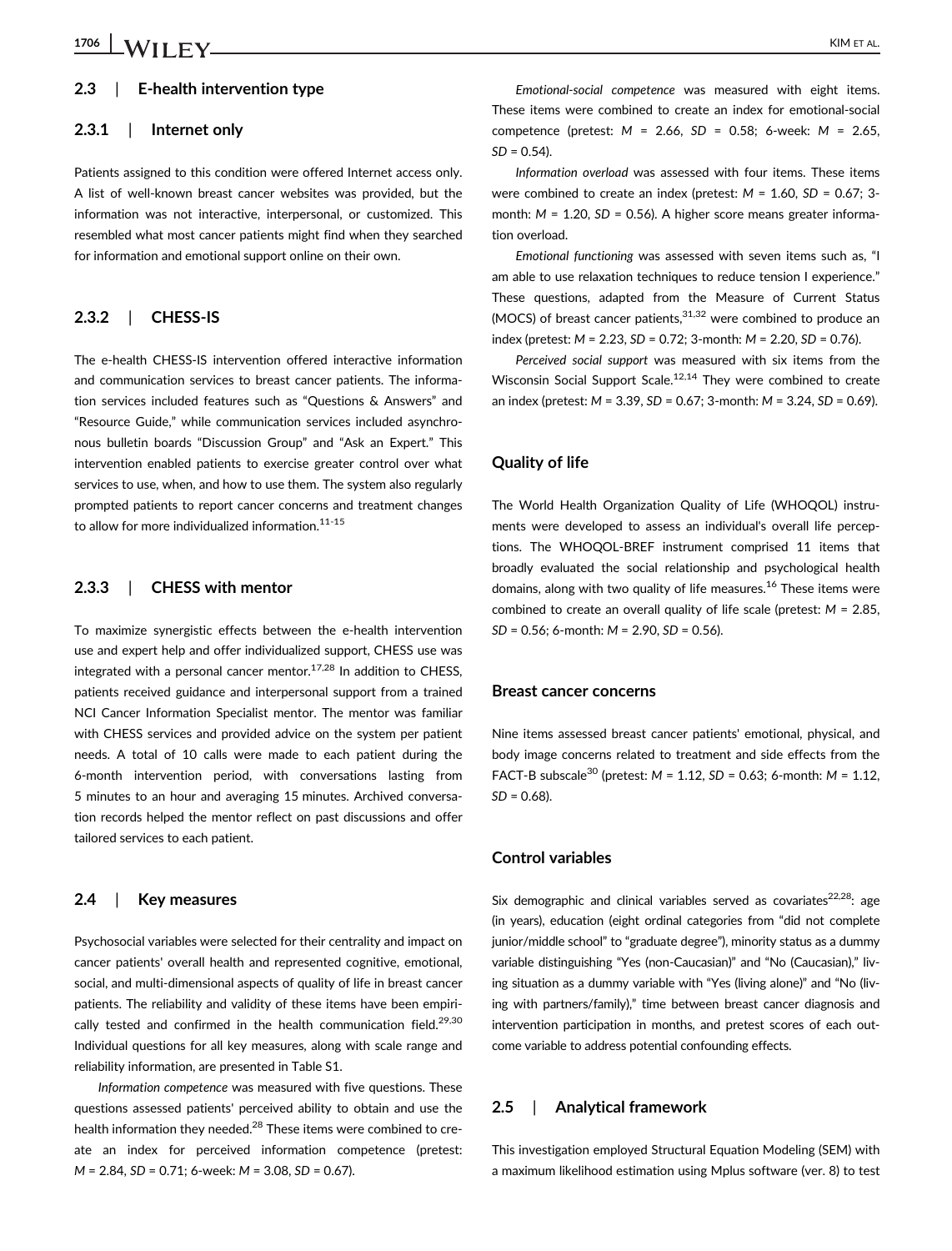proposed mediating processes. The SEM framework was chosen to provide flexibility in exploring potentially mediating relationships among different variables.<sup>33-35</sup> Different fit indices were used to evaluate the overall model fit:  $\chi^2$  test, Root Mean Square Error of Approximation (RMSEA), Standardized Root Mean Square Residual (SRMR), and Comparative Fix Index (CFI). CFI is about the total variance accounted by the model and values higher than .95 indicate a good model fit. RMSEA and SRMR are with regards to the residual variance and values below .05 mean a good model fit.<sup>36</sup> Only patients who completed all time points were included in the subsequent analyses.

# 3 | RESULTS

## 3.1 | Baseline characteristics

A total of 326 breast cancer patients participated in the study; mean age was 52 years and more than 50% of them held a bachelor's degree or higher. Around 13% were non-Caucasian (minority), and about 16% reported that they lived alone. The average time between cancer diagnosis and intervention participation was 2.07 months (SD = 2.75). There were no statistically significant differences between the intervention conditions in these demographics.  $17,28$ 

# 3.2 | CHESS-IS vs Internet-only intervention

#### 3.2.1 | Model fit

Overall, the model fit the data well, yielding a Chi-square value of 40.98 with 42 degrees of freedom ( $P = .52$ , n.s.). The RMSEA value was 0.00, the CFI value was 1.00, and the SRMR for the model was 0.04.

# 3.2.2 | Direct effects

The CHESS-IS intervention produced significant positive effects on both perceived information and emotional-social competences after 1.5 months of intervention. However, after 3 months, only perceived information competence—not emotional-social competence or the CHESS intervention itself—was significantly associated with all proximal outcomes. Perceived information competence reduced information overload and enhanced emotional functioning and social support among breast cancer patients. At 6 months, emotional functioning had a significantly relationship with patient quality of life, and cancer concerns (see Table 1).

# 3.2.3 | Indirect effects

The CHESS e-health intervention improved perceived information competence, and through that enhanced competence reduced patient information overload and enhanced emotional functioning after 3 months (see Table 1 and Figure 1 for details).

# 3.3 | CHESS combined with Mentor vs Internet-only

# 3.3.1 | Model fit

Overall, the mentor model fit produced a Chi-square value of 45.79 with 42 degrees of freedom ( $P = .32$ , n.s.). The RMSEA value was 0.02, the CFI value was 0.99, and the SRMR for this model was 0.05.

# 3.3.2 | Direct effects

Combining the CHESS and Mentor interventions was strongly associated with improved information and emotional-social competences. Perceived information competence at 1.5 months was significantly related to all three proximal outcomes at 6 months. Emotional-social competence was also positively associated with three-month emotional functioning and social support. At 6 months, only emotional functioning had a significantly positive relation with patient quality of life, and a negative relation with their breast cancer concerns (see Table 2).

# 3.3.3 | Indirect effects

Table 2 and Figure 2 show a series of mediating relationships for the combined intervention, working through both the 6-week competence measures and then through emotional functioning to affect one final outcome, breast cancer concerns.

# 4 | DISCUSSION

This study investigated whether and by which pathways an interactive e-health intervention on its own or combined with a human mentor could facilitate positive psychosocial changes among breast cancer patients, and how these changes could enhance the patients' life quality and reduce cancer-related concerns over time. Few studies have parsed the mechanisms that underlie these interventions intended to influence different health outcomes in cancer patients.<sup>37</sup>

The SEM analyses revealed distinct patterns for breast cancer patients who used the two interventions. The CHESS-IS e-health intervention improved both information and emotional-social competences at 6 weeks. It also generated beneficial effects on two proximal outcomes, information overload and emotional functioning, through enhanced information competence. Patients' perceived ability to use and manage cancer information was improved after 6 weeks of intervention use, and it contributed to reduce information overload and enhance emotional functioning among breast cancer patients after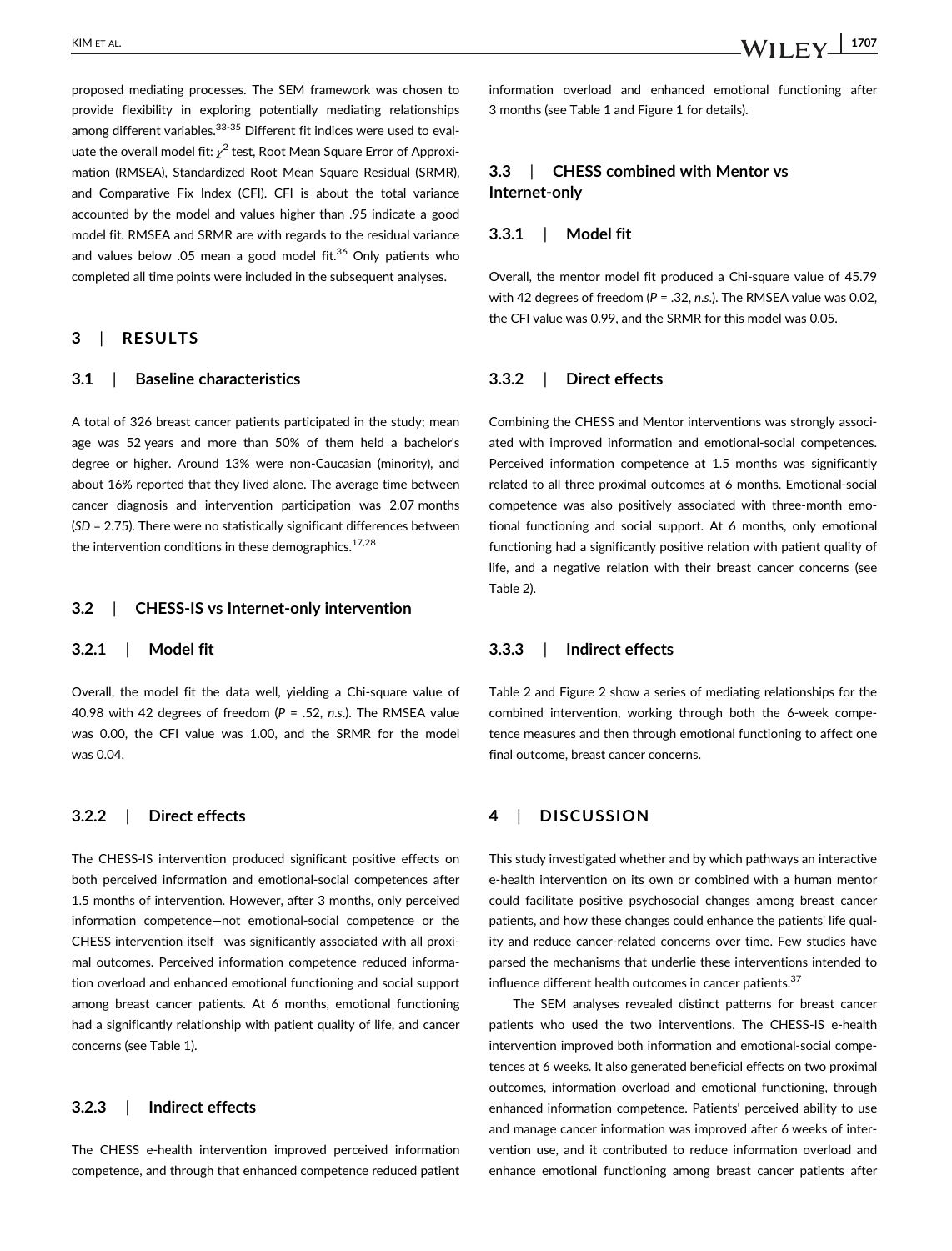**TABLE 1** Results from CHESS-IS intervention vs Internet-only on the outcomes of interest  $(n = 178)$ 

|                                | Competence (6 weeks)                                                                                                              |                                       | Proximal outcomes (3 months)   |                                 |                               | Distal outcomes<br>(6 months)     |                                       |  |  |  |
|--------------------------------|-----------------------------------------------------------------------------------------------------------------------------------|---------------------------------------|--------------------------------|---------------------------------|-------------------------------|-----------------------------------|---------------------------------------|--|--|--|
|                                | <b>Information</b><br>competence                                                                                                  | <b>Emotional-Social</b><br>competence | <b>Information</b><br>overload | <b>Emotional</b><br>functioning | <b>Social</b><br>support      | Quality<br>of life                | <b>BC</b><br>concerns                 |  |  |  |
| CHESS-IS                       | $0.16(0.07)^{^{\circ}}$<br>[2.52]                                                                                                 | $0.18(0.06)$ <sup>**</sup> [2.97]     | 0.05(0.07)<br>[0.79]           | $-0.07(0.07)$<br>$[-1.03]$      | 0.01(0.06)<br>[0.13]          | 0.07(0.06)<br>[1.12]              | $-0.07$<br>(0.07)<br>$[-1.03]$        |  |  |  |
| Information<br>competence      |                                                                                                                                   | $\blacksquare$                        | $-0.46(0.08)$ ***<br>$[-5.74]$ | 0.19(0.06)<br>[3.14]            | 0.21<br>$(0.07)$ **<br>[3.16] | 0.06(0.08)<br>[0.71]              | 0.01(0.09)<br>[0.07]                  |  |  |  |
| Emotional-social<br>competence | $\overline{\phantom{a}}$                                                                                                          | ٠                                     | $-0.03(0.08)$<br>$[-0.36]$     | 0.13(0.08)<br>$[1.59]$          | 0.14(0.08)<br>$[1.73]$        | 0.04(0.07)<br>[0.55]              | 0.02(0.09)<br>[0.27]                  |  |  |  |
| Information<br>overload        |                                                                                                                                   |                                       |                                |                                 |                               | $-0.09$<br>(0.09)<br>$[-1.01]$    | 0.01(0.09)<br>[0.15]                  |  |  |  |
| Emotional<br>functioning       |                                                                                                                                   | ×.                                    |                                |                                 | ٠                             | $0.17(0.08)^{^{\circ}}$<br>[2.04] | $-0.23$<br>$(0.09)^{11}$<br>$[-2.62]$ |  |  |  |
| Social support                 |                                                                                                                                   |                                       |                                |                                 |                               | 0.04(0.08)<br>[0.56]              | $-0.07$<br>(0.08)<br>$[-0.84]$        |  |  |  |
| Indirect effects               | Intervention $\rightarrow$ Information Competence $\rightarrow$ Information Overload: $\beta$ = -0.08 (0.03) <sup>*</sup> [-2.23] |                                       |                                |                                 |                               |                                   |                                       |  |  |  |

Intervention  $\rightarrow$  Information Competence  $\rightarrow$  Emotional Functioning:  $\beta$  = 0.03 (0.02)<sup>\*</sup> [2.02]

Note: Coefficients are standardized betas (β). Standard errors (SEs) are reported in parenthesis. Critical ratios are reported in bracket. Only significant indirect effects are reported.

 $*P < .05$ .

 $*^{*}P < .01$ .

\*\*\* $P < .001$ .



FIGURE 1 Path analysis results of CHESS-IS intervention vs Internet-only on quality of life and breast cancer concerns (n = 178). Note: In the model, information and emotional-social competence at 6 weeks, information overload, emotional functioning, social support at 3 months, and quality of life and breast cancer concerns at 6 months were used. Only significant effects were presented in the figure. \*P < .05, \*\*P < .01, \*\*\*P < .001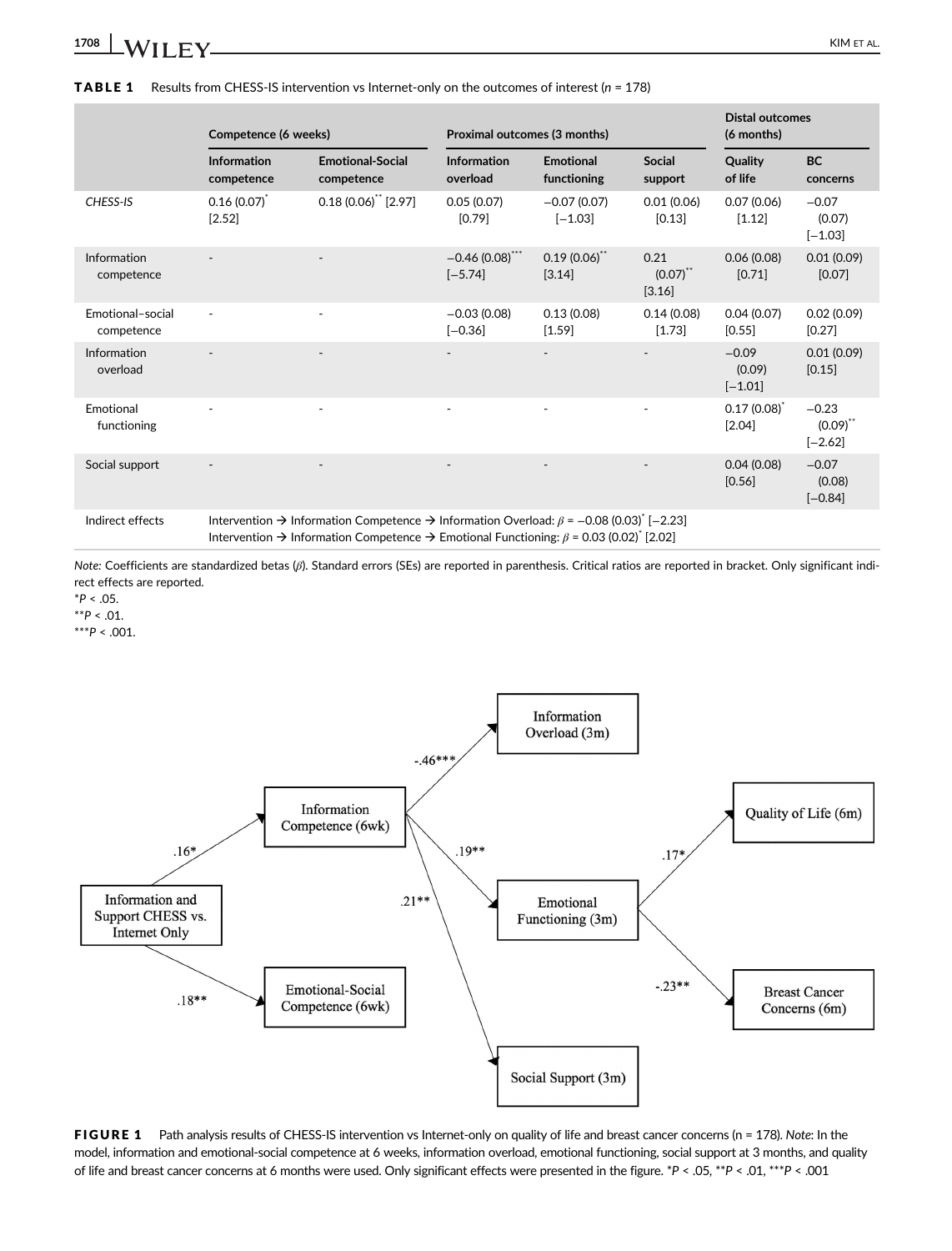|                                | Competence (6 weeks)                                                                                                                                                                                                                                                                                                                                                                                                                                                                                                                                                                                                                                                                                           |                                       | Proximal outcomes (3 months)   |                                   |                                 | <b>Distal outcomes</b><br>(6 months) |                                                 |  |  |
|--------------------------------|----------------------------------------------------------------------------------------------------------------------------------------------------------------------------------------------------------------------------------------------------------------------------------------------------------------------------------------------------------------------------------------------------------------------------------------------------------------------------------------------------------------------------------------------------------------------------------------------------------------------------------------------------------------------------------------------------------------|---------------------------------------|--------------------------------|-----------------------------------|---------------------------------|--------------------------------------|-------------------------------------------------|--|--|
|                                | Information<br>competence                                                                                                                                                                                                                                                                                                                                                                                                                                                                                                                                                                                                                                                                                      | <b>Emotional-Social</b><br>competence | Information<br>overload        | <b>Emotional</b><br>functioning   | <b>Social</b><br>support        | Quality<br>of life                   | <b>BC</b><br>concerns                           |  |  |
| <b>CHESS with Mentor</b>       | $0.20(0.07)$ **<br>[3.12]                                                                                                                                                                                                                                                                                                                                                                                                                                                                                                                                                                                                                                                                                      | $0.18(0.06)$ **<br>[2.91]             | $-0.04(0.07)$<br>$[-0.62]$     | $-0.08(0.07)$<br>$[-1.16]$        | 0.02<br>(0.06)<br>[0.29]        | 0.10<br>(0.07)<br>[1.52]             | $-0.11$<br>(0.07)<br>$[-1.70]$                  |  |  |
| Information<br>competence      |                                                                                                                                                                                                                                                                                                                                                                                                                                                                                                                                                                                                                                                                                                                |                                       | $-0.36(0.08)$ ***<br>$[-4.64]$ | $0.16(0.07)^{^{\circ}}$<br>[2.21] | 0.22<br>$(0.07)$ **<br>[3.12]   | $-0.01$<br>(0.09)<br>$[-0.05]$       | 0.02<br>(0.09)<br>[0.21]                        |  |  |
| Emotional-social<br>competence |                                                                                                                                                                                                                                                                                                                                                                                                                                                                                                                                                                                                                                                                                                                |                                       | $-0.06(0.07)$<br>$[-0.80]$     | $0.21(0.07)^{11}$<br>[2.83]       | 0.18<br>$(0.07)^{11}$<br>[2.67] | 0.05<br>(0.08)<br>[0.64]             | $-0.002$<br>(0.09)<br>$[-0.02]$                 |  |  |
| Information<br>overload        |                                                                                                                                                                                                                                                                                                                                                                                                                                                                                                                                                                                                                                                                                                                |                                       |                                |                                   |                                 | $-0.004$<br>(0.08)<br>$[-0.05]$      | $-0.02$<br>(0.08)<br>$[-0.23]$                  |  |  |
| Emotional<br>functioning       |                                                                                                                                                                                                                                                                                                                                                                                                                                                                                                                                                                                                                                                                                                                |                                       |                                |                                   |                                 | 0.20<br>$(0.09)^{r}$<br>[2.32]       | $-0.36$<br>$(0.08)$ <sup>***</sup><br>$[-4.59]$ |  |  |
| Social support                 |                                                                                                                                                                                                                                                                                                                                                                                                                                                                                                                                                                                                                                                                                                                |                                       |                                |                                   |                                 | $-0.02$<br>(0.07)<br>$[-0.26]$       | 0.01<br>(0.08)<br>[0.10]                        |  |  |
| Indirect effects               | Intervention $\rightarrow$ Information Competence $\rightarrow$ Information Overload: $\beta$ = -0.07 (0.03) <sup>*</sup> [-2.43]<br>Intervention $\rightarrow$ Information Competence $\rightarrow$ Social Support: $\beta$ = 0.05 (0.02) <sup>*</sup> [2.24]<br>Intervention $\rightarrow$ Emotional-Social Competence $\rightarrow$ Emotional Functioning: $\beta$ = 0.04 (0.02) <sup>*</sup> [2.39]<br>Intervention $\rightarrow$ Emotional-Social Competence $\rightarrow$ Social Support: $\beta$ = 0.03 (0.02) <sup>*</sup> [2.07]<br>Intervention $\rightarrow$ Emotional-Social Competence $\rightarrow$ Emotional Functioning $\rightarrow$ BC Concerns: $\beta$ = -0.01 (0.01) <sup>*</sup> [-2.08] |                                       |                                |                                   |                                 |                                      |                                                 |  |  |

#### TABLE 2 Results from CHESS with Mentor intervention vs Internet-only on the outcomes of interest (n = 180)

Note: Coefficients are standardized betas (β). Standard errors (SEs) are reported in parenthesis. Critical ratios are reported in bracket. Only significant indirect effects are reported.

 $*P < .05$ .

 $*^{*}P < .01$ .  $***P < .001$ .

3 months. Unexpectedly, the beneficial intervention effects, did not last until 6 months to improve overall quality of life and reduce breast cancer concerns. While there were benefits of using CHESS-IS evident at 6 weeks and 3 months, none was apparent after 6 months of intervention.

When CHESS was combined with a human mentor, both perceived information and emotional-social competence fully mediated the effects of this combined intervention on most of the proximal (3 months) health outcomes. CHESS with mentor intervention significantly improved levels of perceived information and emotional-social competence at 1.5 months. These enhanced competences, in turn, had a significantly positive impact on perceived social support at 3 months of intervention use.

Most importantly, the CHESS with mentor intervention contributed to reducing breast cancer-related concerns at 6 months, through improved emotional-social competence and emotional functioning of the patients. Notably, intervention use increased patients' perceived ability to understand, manage, and share emotional and social issues related to breast cancer, and enhanced patient coping with emotional problems easing breast cancer-related concerns.<sup>5,17,27,28</sup>

What is new here is the evidence that adding an interpersonal mentor to an e-health system does not just increase impact, but instead changes the way in which intervention effects occur. Using ehealth interventions like CHESS help patients improve cancer information and emotional social issue management skills, but it alone may not suffice to influence patient quality of life and reduce cancerrelated concerns. Enhanced emotional social competence by CHESS with mentor intervention played an important role in improving patients' proximal and distal health outcomes including breast cancer concern reduction after 6 months of intervention use. Thus, adding a human Mentor can enhance the benefits of CHESS.

# 4.1 | Study limitations

The findings may only be generalizable to breast cancer patient populations that are open to using an e-health intervention. The education level of our sample was a bit higher than the national average. Also, the reliability score of information overload was low, so results involving it should be interpreted with caution. Although Internet use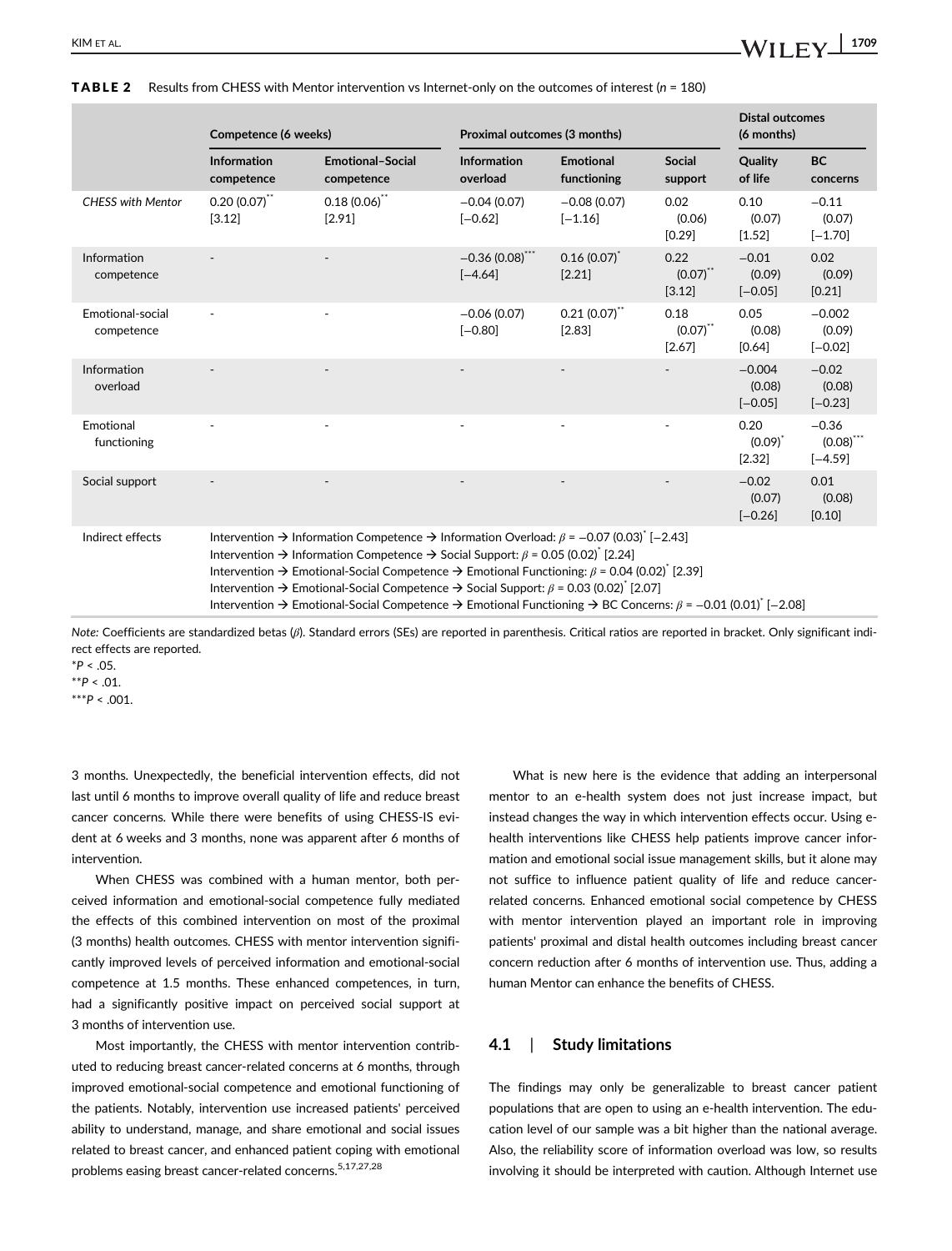

FIGURE 2 Path analysis results of CHESS with Mentor intervention vs Internet-only on quality of life and breast cancer concerns (n = 180). Note: In the model, information and emotional-social competence at 6 weeks, information overload, emotional functioning, social support at 3 months, and quality of life and breast cancer concerns at 6 months were used. Only significant effects were presented in the figure. \*P < .05,  $*^{*}P < .01, **P < .001$ 

has become widespread for those facing health crises and e-health systems are no longer rare, more research with different patient populations, disease contexts, and intervention outlets such as mhealth or games is needed.

# 4.2 | Clinical implications

Study findings have clinical implications for e-health intervention design and implementation. First, the study found that perceived sense of competence in dealing with cognitive, emotional, and social issues was enhanced by both the e-health only and combined interventions. However, only breast cancer patients in the combined intervention experienced reduced cancer concerns at the end of the study. Health system developers should respond by addressing breast cancer patients' varied goals.

Second, identifying and distinguishing proximal from distal outcomes can help accurately assess intervention effects and the processes by which breast cancer patients benefit from e-health interventions. Distal outcomes such as quality of life are multidimensional constructs influenced by many different aspects of life circumstances, whereas proximal or immediate outcomes such as information overload interface with narrower and more specific aspects of patient health.<sup>38</sup> In other words, examining how interventions work, not just whether they work, gives us far better information for improving interventions and serving patient needs. $27$ 

# 5 | CONCLUSION

Using e-health interventions like CHESS contributes to improving cancer information navigation and socio-emotional management skills, with enhanced information search skills reducing cognitive overload and facilitating better emotional functioning. Furthermore, our study results suggest that adding a human Mentor to an e-health intervention contributes to making benefits of CHESS use last longer among breast cancer patients.

#### ACKNOWLEDGEMENTS

We would like to thank the women who agreed to participate in the study. This study was funded by a grant from the National Cancer Institute (P50 CA095817-05).

#### CONFLICT OF INTEREST

We declare that the contents of this paper have not been published or considered for publication elsewhere. There is no financial support or relationship that may pose a conflict of interest.

#### DATA AVAILABILITY STATEMENT

The data that support the findings of this study are available from the corresponding author upon reasonable request.

# ORCID

Sojung C. Kim **b** <https://orcid.org/0000-0002-9622-3035>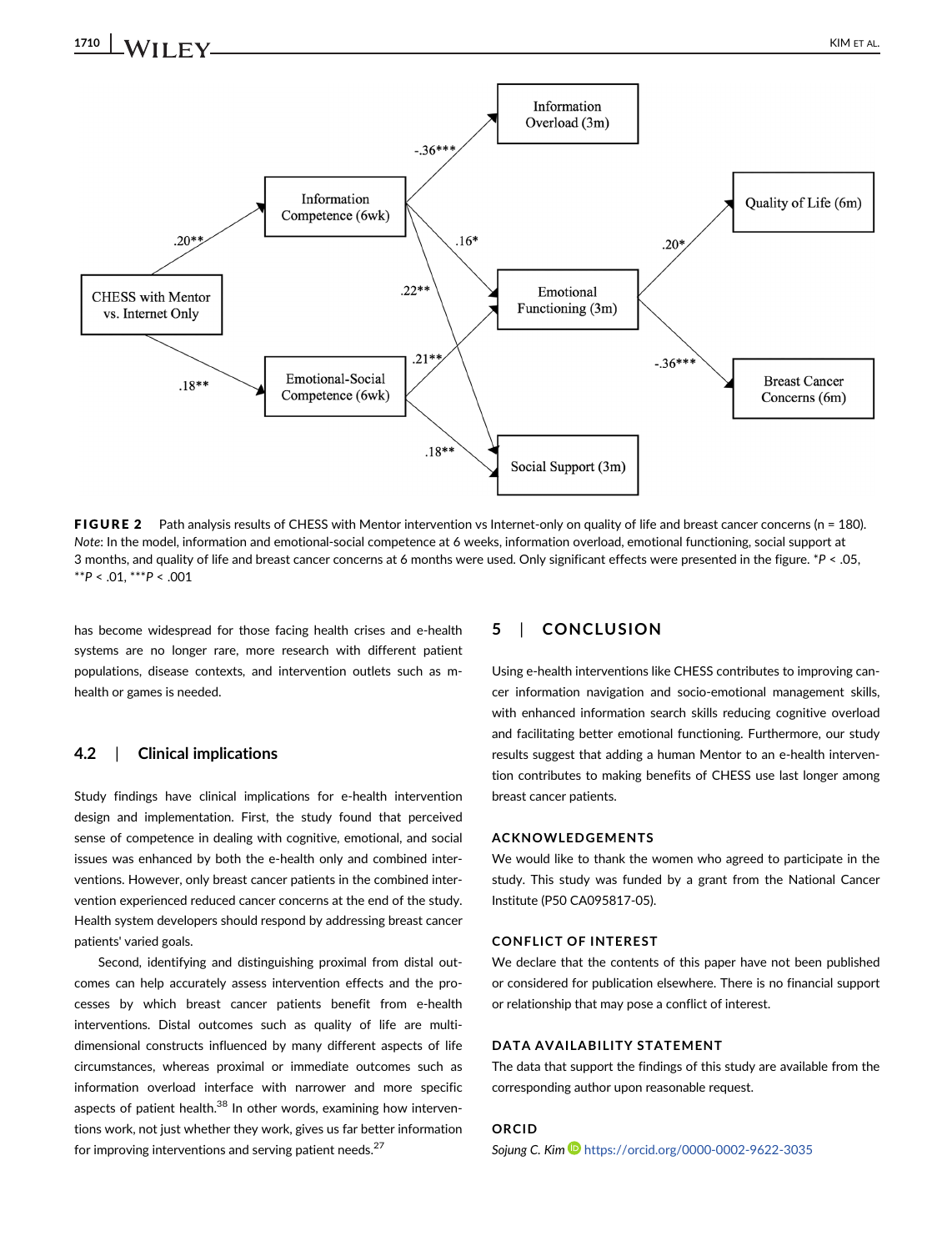## ENDNOTE

 $1$  This study analyzed a subset of a larger project; the other conditions included were (a) Information-only CHESS, (b) Full CHESS, and (c) Human mentor only. Past research<sup>28</sup> confirmed that CHESS with only information and communication support services (CHESS-IS) worked more effectively than CHESS with all services, so this study compared CHESS-IS with CHESS with mentor intervention.

## REFERENCES

- 1. American Cancer Society. How common is breast cancer? [https://](https://www.cancer.org/cancer/breast-cancer/about/how-common-is-breast-cancer.html) [www.cancer.org/cancer/breast-cancer/about/how-common-is](https://www.cancer.org/cancer/breast-cancer/about/how-common-is-breast-cancer.html)[breast-cancer.html](https://www.cancer.org/cancer/breast-cancer/about/how-common-is-breast-cancer.html)
- 2. Hawkins RP, Pingree S, Shaw B, et al. Mediating processes of two communication interventions for breast cancer patients. Patient Educ Couns. 2010;81S:48-53. [https://doi.org/10.1016/j.pec.2010.10.021.](https://doi.org/10.1016/j.pec.2010.10.021)
- 3. Mandelblatt J, Figuerido M, Cullen C. Outcomes and quality of life following breast cancer treatment in older women: When, why, how much, and what do women want? Health Qual Life Outcomes. 2003;1: 1-45.<https://doi.org/10.1186/1477-7525-1-45>.
- 4. Kim SC, Shah DV, Namkoong K, McTavish FM, Gustafson DH. Predictors of online health information seeking among women with breast cancer: the role of social support perception and emotional wellbeing. J Comput Mediat Comm. 2013;18(2):98-118. [https://doi.org/](https://doi.org/10.1111/jcc4.12002) [10.1111/jcc4.12002](https://doi.org/10.1111/jcc4.12002).
- 5. Kim SC, Shaw B, Shah DV, et al. Interactivity, presence, and targeted patient care: mapping e-health intervention effects over time for cancer patients with depression. Health Commun. 2019;34(2):162-171. [https://doi.org/10.1080/10410236.2017.1399504.](https://doi.org/10.1080/10410236.2017.1399504)
- 6. Boberg EW, Gustafson DH, Hawkins RP, et al. Assessing the unmet information, support and care delivery needs of men with prostate cancer. Patient Educ Couns. 2003;49(3):233-242. [https://doi.org/10.](https://doi.org/10.1016/S0738-3991(02)00183-0) [1016/S0738-3991\(02\)00183-0.](https://doi.org/10.1016/S0738-3991(02)00183-0)
- 7. Shaw B, McTavish FM, Hawkins RP, Gustafson DH, Pingree S. Experiences of women with breast cancer: exchanging social support over the chess computer network. J Health Commun. 2000;5(2):135-149. [https://doi.org/10.1080/108107300406866.](https://doi.org/10.1080/108107300406866)
- 8. Shaw B, Han JY, Hawkins RP, Stewart J, McTavish FM, Gustafson DH. Doctor-patient relationship as motivation and outcome: examining uses of an interactive cancer communication system. Int J Med Inform. 2007;76(4):274-282. [https://doi.org/10.1016/j.](https://doi.org/10.1016/j.ijmedinf.2005.12.002) [ijmedinf.2005.12.002](https://doi.org/10.1016/j.ijmedinf.2005.12.002).
- 9. Kim E, Han JY, Moon TJ, et al. The process and effect of supportive message expression and reception in online breast cancer support groups. Psychooncology. 2012;21(5):531-540.
- 10. Namkoong K, McLaughlin B, Yoo WH, et al. The effects of expression: how providing emotional support online improves cancer patients' coping strategies. J Natl Cancer Inst Monogr. 2013;47: 169-174.
- 11. Gustafson DH, Hawkins RP, Boberg EW, et al. CHESS: 10 years of research and development in consumer health informatics for broad populations, including the underserved. Int J Med Inform. 2002;65(3): 169-177. [https://doi.org/10.1016/S1386-5056\(02\)00048-5](https://doi.org/10.1016/S1386-5056(02)00048-5).
- 12. Gustafson DH, Hawkins RP, Boberg E, et al. Impact of patient-centered, computer-based health information/support system. Am J Prev Med. 1999;16:1-9. [https://doi.org/10.1016/S0749-3797\(98\)](https://doi.org/10.1016/S0749-3797(98)00108-1) [00108-1](https://doi.org/10.1016/S0749-3797(98)00108-1).
- 13. Gustafson DH, Hawkins R, McTavish FM, et al. Internet-based interactive support for cancer patients: are integrated systems better? J Commun. 2008;58(2):238-257. [https://doi.org/10.1111/j.1460-](https://doi.org/10.1111/j.1460-2466.2008.00383.x) [2466.2008.00383.x](https://doi.org/10.1111/j.1460-2466.2008.00383.x).
- 14. Gustafson DH, Hawkins RP, Pingree S, et al. Effect of computer support on younger women with breast cancer. J Gen Intern Med. 2001;

16(7):435-445. [https://doi.org/10.1046/j.1525-1497.2001.](https://doi.org/10.1046/j.1525-1497.2001.016007435.x) 016007435x

- 15. Gustafson DH, McTavish FM, Stengle W, et al. Use and impact of ehealth system by low-income women with breast cancer. J Health Commun. 2005;10(Suppl 1):195-218. [https://doi.org/10.1080/](https://doi.org/10.1080/10810730500263257) [10810730500263257.](https://doi.org/10.1080/10810730500263257)
- 16. Hawkins RP, Han JY, Pingree S, Shaw BR, Baker TB, Roberts LJ. Interactivity and presence of three e-health interventions. Comput Human Behav. 2010;26(5):1081-1088. [https://doi.org/10.1016/j.chb.2010.](https://doi.org/10.1016/j.chb.2010.03.011) [03.011](https://doi.org/10.1016/j.chb.2010.03.011).
- 17. Hawkins RP, Pingree S, Baker TB, et al. Integrating e-health with human services for breast cancer patients. Transl Behav Med. 2011;1 (1):146-154. [https://doi.org/10.1007/s13142-011-0027-1.](https://doi.org/10.1007/s13142-011-0027-1)
- 18. Kivelä K, Elo S, Kyngäs H, Kääriäinen M. The effects of health coaching on adult patients with chronic diseases: a systematic review. Patient Educ Couns. 2014;97(2):147-157.
- 19. Bandura A. Self-Efficacy: the Exercise of Control. New York, NY: Freeman; 1997.
- 20. Bandura A. Health promotion by social cognitive means. Health Educ Behav. 2004;31(2):143-164.<https://doi.org/10.1177/1090198104263660>.
- 21. Bar-On RE. Emotional intelligence: an integral part of positive psychology. S Afr J Psych. 2010;40(1):54-62. [https://doi.org/10.1177/](https://doi.org/10.1177/008124631004000106) [008124631004000106](https://doi.org/10.1177/008124631004000106).
- 22. Han JY, Hawkins R, Baker T, Shah DV, Pingree S, Gustafson DH. How cancer patients use and benefit from an interactive cancer communication system. J Health Commun. 2017;22(10):792-799.
- 23. Krivoy E, Weyl Ben-Arush M, Bar-On R. Comparing the emotional intelligence of adolescent cancer survivors with a matched sample from the normative population. Med Pediatr Oncol. 2000;35(3):382.
- 24. Mikolajczak M, Avalosse H, Vancorenland S, et al. A nationally representative study of emotional competence and health. Emotion. 2015; 15(5):653-667.
- 25. Wright KB, Banas JA, Bessarabova E, Bernard DR. A communication competence approach to examining health care social support, stress, and job burnout. Health Commun. 2010;25(4):375-382.
- 26. Yoo W, Namkoong K, Choi M, et al. Giving and receiving emotional support online: communication competence as a moderator of psychosocial benefits for women with breast cancer. Comput Human Behav. 2014;30:13-22.<http://doi.org/10.1016/j.chb.2013.07.024>.
- 27. Pingree S, Hawkins RP, Baker T, DuBenske L, Roberts LJ, Gustafson DH. The value of theory for enhancing and understanding e-health interventions. Am J Prev Med. 2010;38(1):103-109. [https://](https://doi.org/10.1016/j.amepre.2009.09.035) [doi.org/10.1016/j.amepre.2009.09.035](https://doi.org/10.1016/j.amepre.2009.09.035).
- 28. Baker T, Hawkins R, Pingree S, et al. Optimizing e-health breast cancer interventions: which types of e-health services are effective? Transl Behav Med. 2011;1(1):134-145. [https://doi.org/10.1007/](https://doi.org/10.1007/s13142-010-0004-0) [s13142-010-0004-0](https://doi.org/10.1007/s13142-010-0004-0).
- 29. Brady MJ, Cella DF, Mo F, et al. Reliability and validity of the functional assessment of cancer therapy-breast quality-of-life instrument. J Clin Oncol. 1997;15(3):974-986. [https://doi.org/10.1016/0169-](https://doi.org/10.1016/0169-5002(95)00450-F) [5002\(95\)00450-F.](https://doi.org/10.1016/0169-5002(95)00450-F)
- 30. Cella DF, Tulsky DS, Gray G, et al. The functional assessment of cancer therapy scale: development and validation of the general measure. J Clin Oncol. 1993;11(3):570-579. [https://doi.org/10.](https://doi.org/10.1037/t04236-000) [1037/t04236-000](https://doi.org/10.1037/t04236-000).
- 31. Antoni MH, Lechner SC, Kazi A, et al. How stress management improves quality of life after treatment for breast cancer. J Consult Clin Psychol. 2006;74:1143-1152.
- 32. Carver CS. Measure of Current Status. 2006. [https://local.psy.miami.](https://local.psy.miami.edu/people/faculty/ccarver/availbale-self-report-instruments/mocs/) [edu/people/faculty/ccarver/availbale-self-report-instruments/mocs/](https://local.psy.miami.edu/people/faculty/ccarver/availbale-self-report-instruments/mocs/)
- 33. Muthén LK, Muthen B. Mplus User's Guide: Statistical Analysis with Latent Variables, User's Guide. Los Angeles, CA: Muthén & Muthén; 2017.